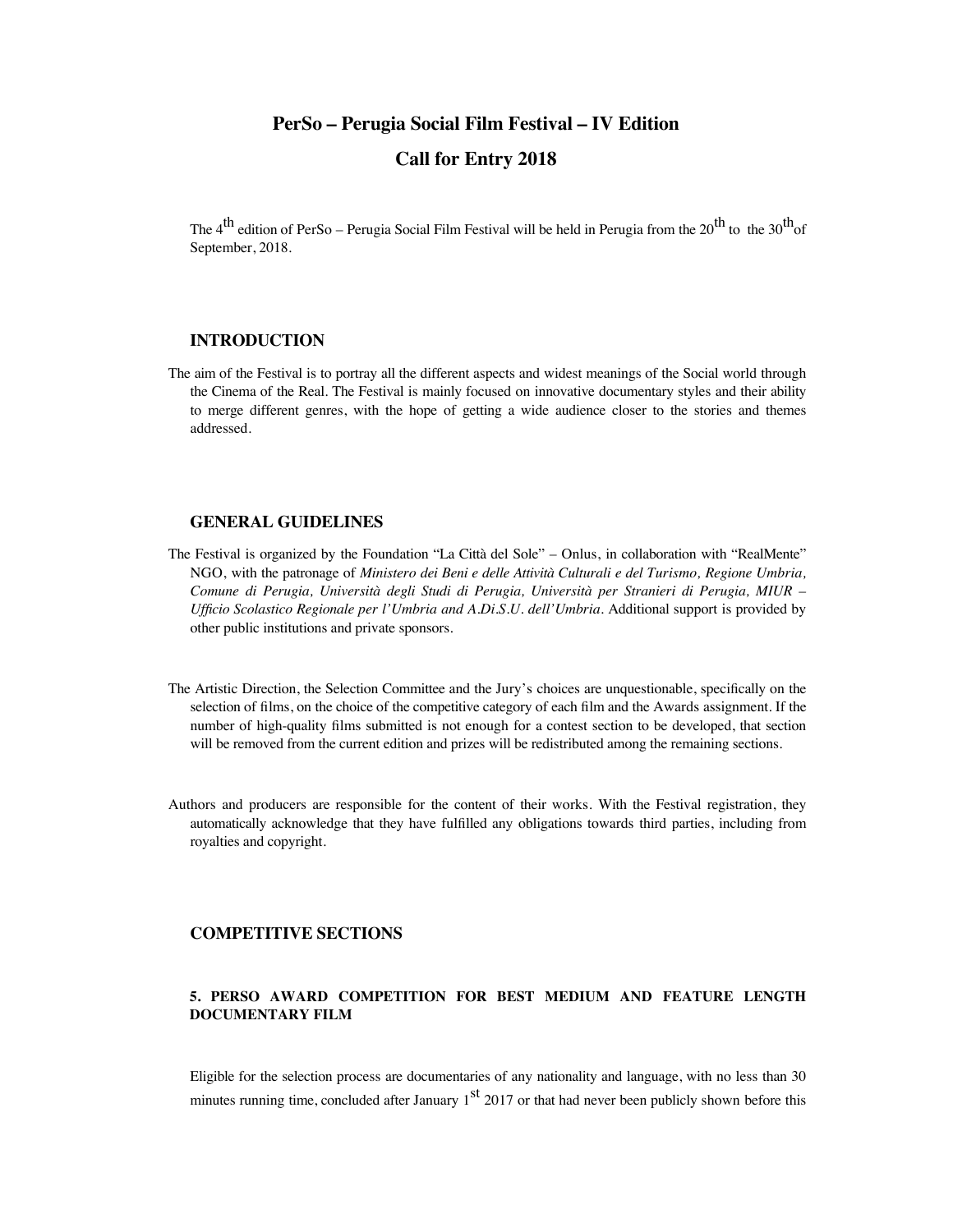date. Only in exceptional cases, the Festival Direction, at its own discretion, may decide to derogate from this deadline for those documentary films that have never been publicly shown out of their country of origin.

All films must maintain an Italian Premiere status, which means they must not have been publicly shown in Italy before September  $30^{th}$  2018 (This pertains to any platform available: festivals, events, any kind of television program, Internet, etc.).

The selection will give priority to World, International and European Premiers.

Whether a regularly submitted film should lose the eligibility requirements (hereby stated) in the period of time between the submission date and the beginning of the festival, the subscription will be voided and the film excluded from the competition.

#### **AWARDS**

#### **a) PerSo Award**

 $\epsilon$  8.000 to the best medium and feature length film

#### **b) Special Jury Mention**

Special Mention to the best medium and feature length film

# **d) PerSo Agorà**

 $\epsilon$  1.000 to the best medium and feature length film awarded by the audience

# **CINEMA ITALIANO COMPETITION FOR THE BEST ITALIAN DOCUMENTARY FILM**

Eligible for the selection process are Italian Documentaries with no less than 30 minutes running time,

concluded after January  $1<sup>st</sup>$  2017 or that had never been publicly shown before this date. Only in exceptional cases the Festival Direction, at its own discretion, may decide to derogate from this deadline for those documentary films that have never been publicly shown. In order to be an "Italian Documentary", it must have been produced by Italian directors or directors that have been residing in Italy during the documentary film making and/or produced or co-produced in Italy.

# **AWARDS**

#### **PerSo Cinema italiano**

€ 2.000 to the best medium and feature length Italian Documentary Film

#### **Political Refugees and Migrants Jury's Special Mention**

Special Mention to the best medium and feature length Italian Documentary Film selected by the Political Refugees and Migrants Jury

# **PERSO SHORT AWARD COMPETITION FOR BEST SOCIAL DOCUMENTARY SHORT FILM**

Eligible for the selection process are short documentaries of any nationality and language, with a less than 30 minutes running time, concluded after January  $1<sup>st</sup>$  2017 or that had never been publicly shown before this date. Only in exceptional cases the Festival Direction, at its own discretion, may decide to derogate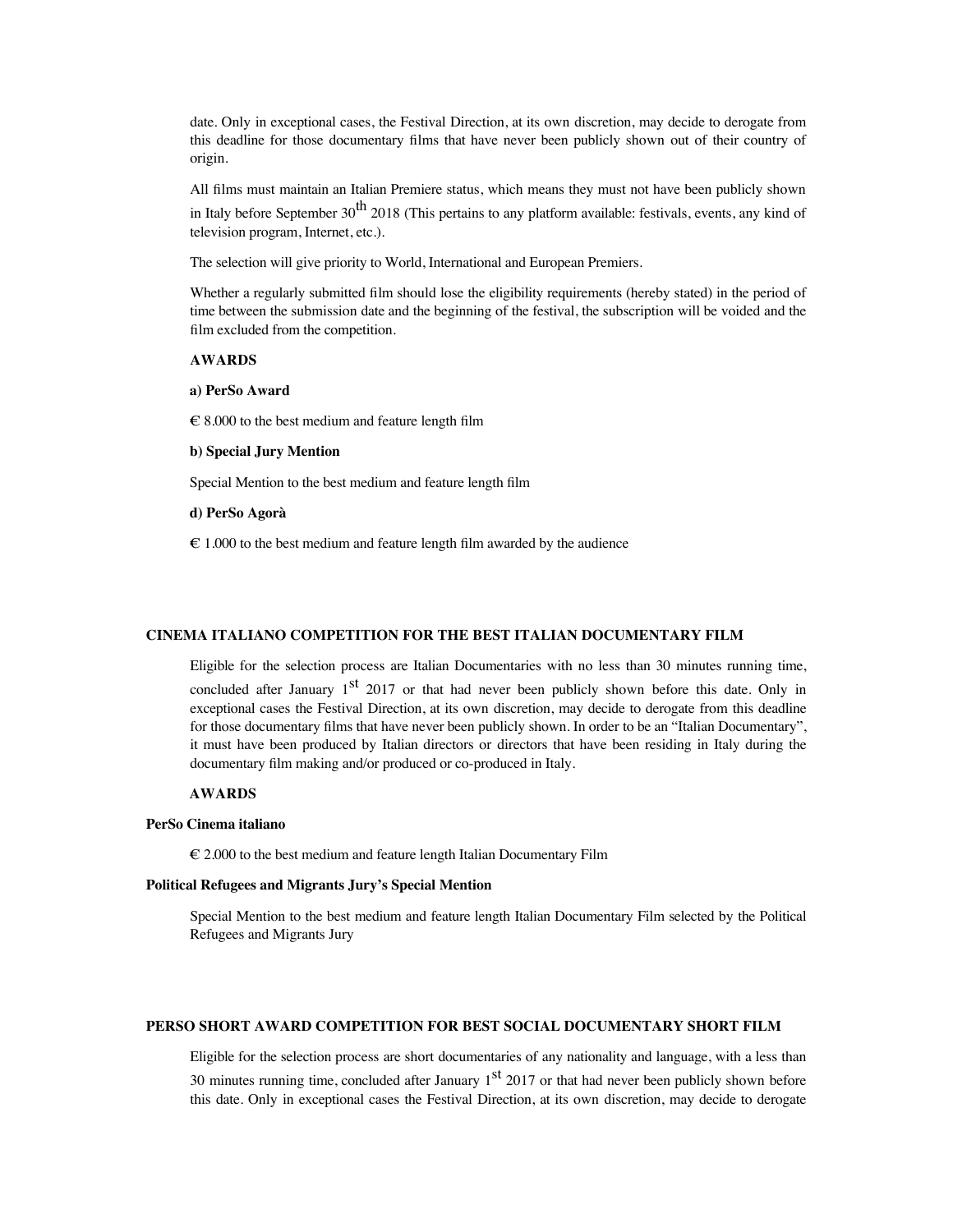from this deadline for those documentary films that have never been publicly shown out of their country of origin.

The selection will give priority to World, International and European Premiers.

#### **AWARDS**

# **a) PerSo Short Award**

 $\epsilon$  1.000 To the best short documentary film

# **b) PerSo Short Jail**

 $\epsilon$  1.000 Awarded by the Prisoners' Jury to the best short film

#### **"UMBRIA IN CELLULOIDE" COMPETITION**

Eligible for the selection process are short (less than 30 minutes), medium (between 30 and 74 minutes)

and feature length (75 minutes or more) documentaries concluded after  $1<sup>st</sup>$  September 2016. These documentaries must focus on social issues in a broader sense (as explained in the Introduction, point 1) and be somehow related to the Umbria Region: about Umbria itself and/or set in Umbria and/or from authors either born or residing in Umbria.

Since this peculiar category is related to a very restricted production/setting field, the Festival Direction decided to open this Award to the "Social Cinema", with the additional objective of encouraging the Umbrian Cinema. The "Social Cinema" is to be intended in its widest sense, including, besides the Cinema of the Real, also the Fictional Cinema and the Cinema of Animation on social issues.

#### **AWARDS**

**a) PerSo "Umbria in celluloide":** 

 $\epsilon$  1.000 to the best documentary film

#### **BEST TEASER AND DOCUMENTARY PROJECT – PERSO LAB COMPETITION**

Eligible for the selection process are teasers of documentary works that are still to be produced. The teasers must be accompanied by a project and can be of any nationality. The running time must not exceed 6 minutes of total duration.

The registration requires the submission of a teaser together with a synopsis of the project, the director's notes and a production report about the development phases of the work that is still to be produced.

In order to be a teaser, it must be an audiovisual work able to give a sneak peek of what the story is about, the author's documentary style and the way he or she approaches the main theme, and a visual example of how the finished work will look like.

The above-mentioned caption "still to be produced" means that only a minor part of the final work must have been produced both at the Festival submission time and at the Festival screening one. The selected authors will be required to provide a self-certification through the acceptance letter and the disclaimer both to be sent by the proposer.

The Festival Direction, at its own discretion, will state whether this requirement is actually fulfilled.

#### **AWARDS**

#### **PerSo Lab Award**

 $\epsilon$  2.000 to the best documentary film project.

#### **PerSo Lab in progress**

One day of training with the members of Jury, in order to develop the documentary film project.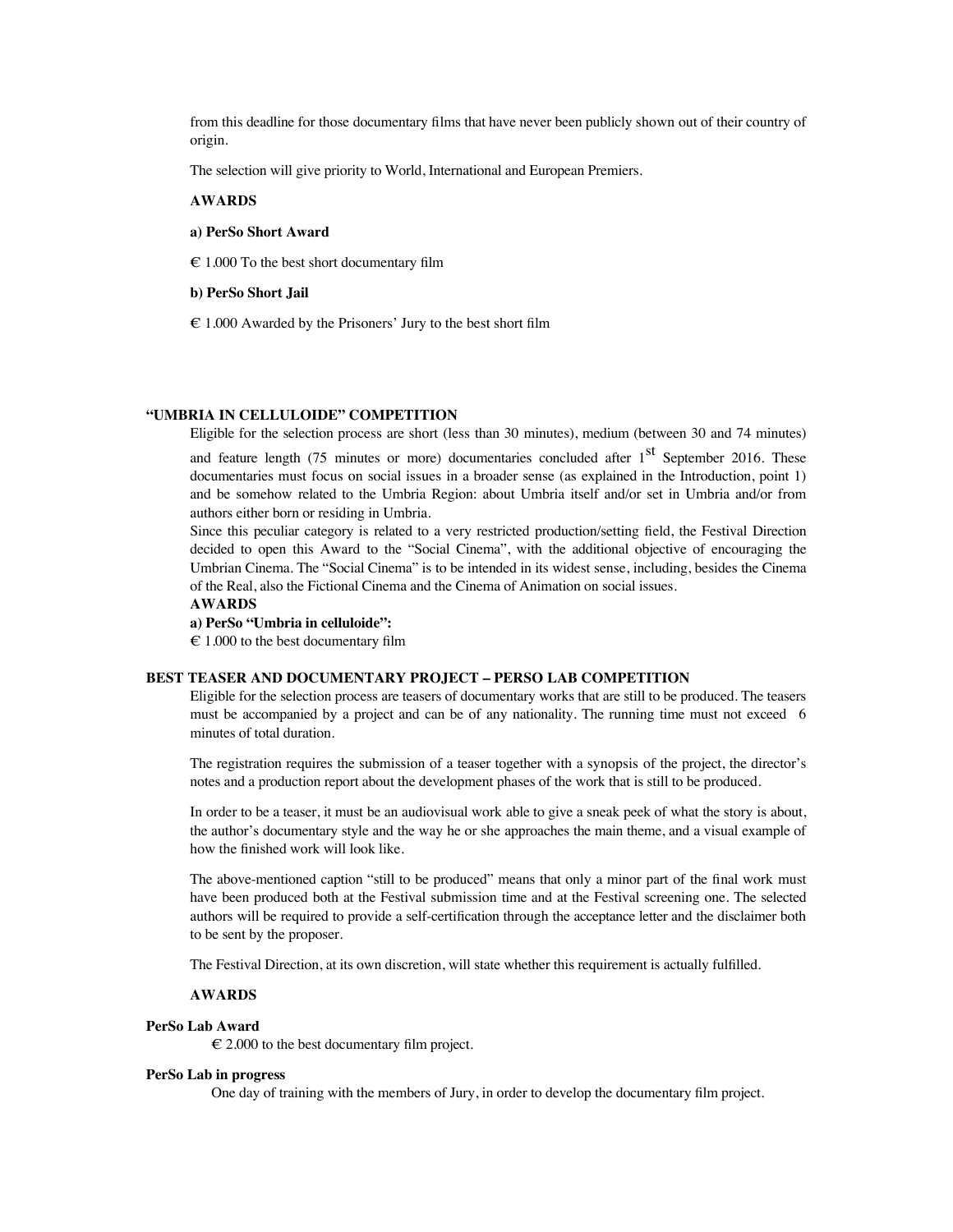# **REGISTRATION RULES**

For "PerSo Award" and "PerSo Cinema Italiano" categories, the film submission through the website HYPERLINK "http://www.persofilmfestival.it/"http://www.persofilmfestival.it/ is subjected to a 10€ entry fee; the submission is free for all the other categories. In case of submission through HYPERLINK "https:// filmfreeway.com/PerSoPerugiaSocialFilmFestival"https://filmfreeway.com/PerSoPerugiaSocialFilmFestival, and HYPERLINK "https://festhome.com/f/perso-ff"https://festhome.com/f/perso-ff for "PerSo Award" and "PerSo Italian Cinema" categories, the submitters are expected to pay a 15\$ entry fee for the "PerSo Award" and "PerSo Italian Cinema" categories; all the other categories submitters are expected to pay a 5\$ entry fee.

Willing to offer every chance to young documentarists to participate in the competition, for the premiere documentary films submission of the "PerSo Award" category, a 50% discount on the entry fee is applied to graduation films that will be directly submitted by their Film Schools and Academies (the entry fee will be of  $10 \in$  for all other cases). Only and just in such case, the registration through the Festival website will cost  $5\epsilon$ , while it remains unchanged for the registration on the platforms mentioned above.

The entry fees already paid are not refundable under any circumstances.

It is forbidden to submit two movies of the same author in the same competitive section. "The same author" means also the director of a movie who is, at the same time, co-author of another movie, both submitted to the Festival. It is forbidden to submit movies that already competed in past editions of the Festival.

Every film must be submitted exclusively online on the festival official website: HYPERLINK "http:// www.persofilmfestival.it/"http://www.persofilmfestival.it/, through the specific registration page:

HYPERLINK "http://www.persofilmfestival.it/modulo-iscrizione-perso-2018/"http:// www.persofilmfestival.it/modulo-iscrizione-perso-2018/

or, alternatively, on the mentioned platforms:

 HYPERLINK "https://filmfreeway.com/PerSoPerugiaSocialFilmFestival"https://filmfreeway.com/ PerSoPerugiaSocialFilmFestival;

HYPERLINK "https://festhome.com/f/perso-ff"https://festhome.com/f/perso-ff.

# **GENERAL RULES FOR SELECTION, COMPETITION AND AWARDS**

No rental fees or copyright will be paid for films selected in competition categories.

Preview copy, for each of the categories referred to paragraphs 5 and 9, should be in Italian and/or in English or subtitled in Italian and/or in English.

Preview copy should be sent online; should this not be possible, they are to be sent by mail or courier.

# **Online:**

filling in the specific area of the registration form, providing an available online link (preferably a Vimeo link), specifying url and password. The link must remain active until July  $31<sup>st</sup> 2018$ ;

or sending a video file through web services (i.e. wetransfer, myairbridge, etc.) to the following email address: HYPERLINK "mailto:concorso@persofilmfestival.it"concorso@persofilmfestival.it.

#### **Mail or courier:**

Please send the preview copy in usb-drive, blu-ray or dvd, by registered post with signed return receipt or by courier with the obligation to deliver to the consignee (for addressee only).

> Shipping costs and eventual customs fees are at applcant's expense. For custom matters, shipments from non-EU countries must be marked "**for cultural purposes only – with no commercial value**". Tracked and insured shipping is recommended.

Forwarding address: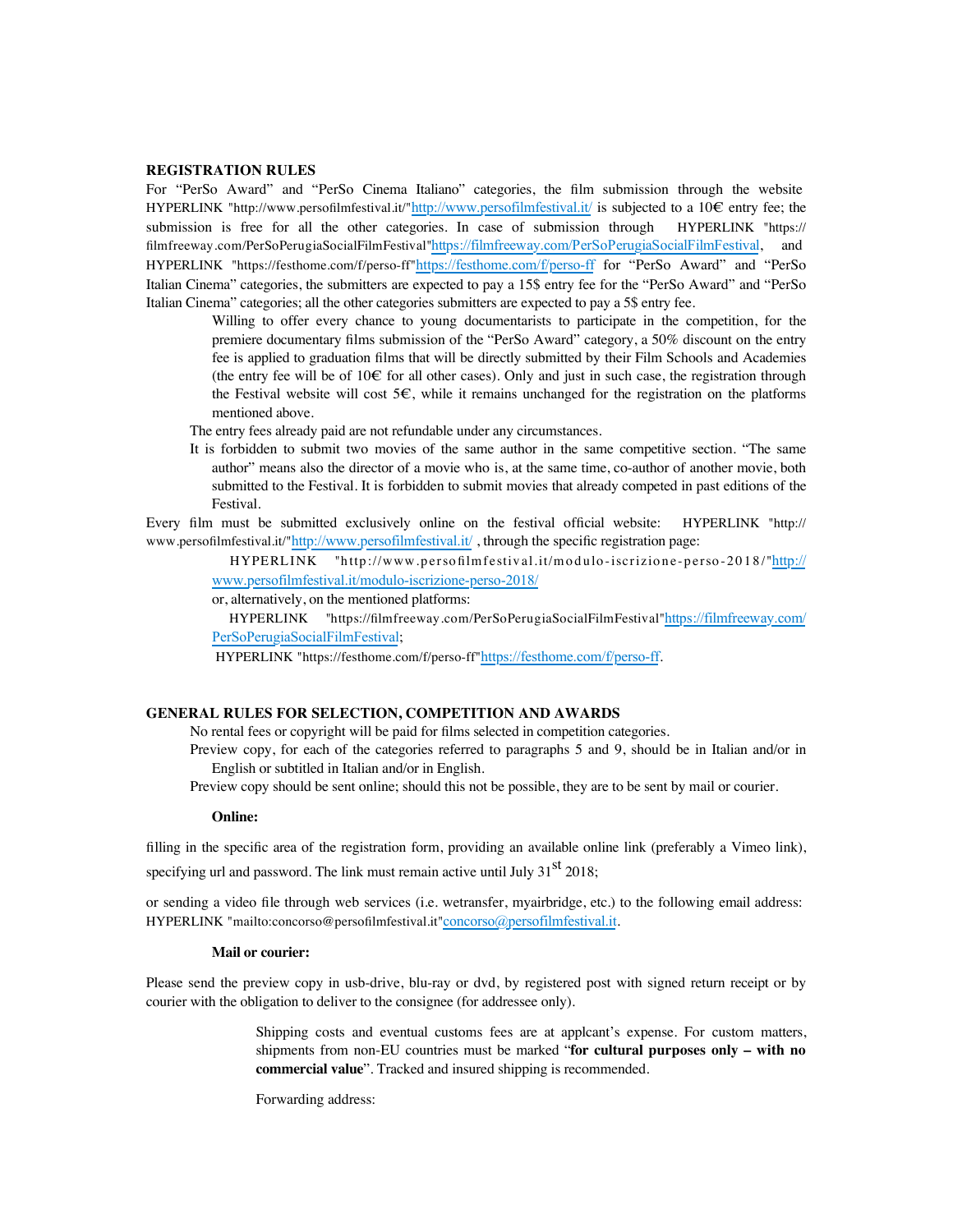*Fondazione "La città del sole" – ONLUS Via XX settembre, 72 06121 Perugia Italia*

If the preview copy is sent through a video file, the film must be sent in a single copy, choosing among the following options and instructions:

video: minimum resolution acceptable: 720x576 (Standard Definition) – file extension: .mov, .mp4, .mkv, .avi;

subtitles: directly hardcoded on the film image;

with a DVD or blu-ray copy it is possible to burn the film copy as a video disk or a data disk, embedding the video file meeting the requirements mentioned above.

#### **REGISTRATION DEADLINES**

To guarantee the proper functioning of the Selection Committee's review process, authors who are willing to apply for selection in one of the competitive categories "PerSo Award", "PerSo Cinema Italiano" and "PerSo Short Award" must send their works respecting the following deadlines:

- Films produced by March  $15^{th}$  2018 are due by, and no later than, the midnight of April 30<sup>th</sup>, 2018.

- Film produced after March  $15^{th}$  2018 are due by, and no later than, the midnight of May  $31^{st}$ , 2018. For "Umbria in Celluloide" and "PerSo Lab Award" categories, the works must be sent by, and no later

than, the midnight of  $31<sup>st</sup>$  May 2018.

For sending options, please see the Festival Regulation.

# **SELECTION AND PROGRAMMING**

The selection process will end on  $9^{th}$  July 2018, and a list of all the films in competition will be released on the same date.

In case of subsequent distribution, selected films are required to signal their participation to PerSo – Perugia Social Film Festival – IV Edition by including the official logo supplied by the Artistic Direction and any gained awards on all film's promotional materials.

# **NON-COMPETIVE SECTIONS**

The Festival program, in addition to the afore-mentioned sections, includes retrospectives dedicated to internationally known filmmakers who have also adopted the language of the Cinema of the Real and who have focused on important and actual social topics.

**PerSo Masterpiece**, a film exhibition that offers a panoramic view over the most relevant and prestigious documentaries of the latest international cinema season;

**Il Cinema della Follia**, (the cinema of madness) a retrospective on psychiatric issues that is rescheduled each year by the will of the Festival organizers combined with the shared interest of Regione Umbria (the Umbria Regional District Administration) and Servizi socio-sanitari territoriali (Local healthcare services).

A series of open floor panel discussions, Q&A with the authors, conferences, round tables, workshops, etc. are going to be featured in these retrospectives.

These sections are non-competitive and the Artistic Direction, at their discretion, may select works besides the Cinema of the Real. For the films included in these sections there are no restrictions based on production and/ or first screening's dates.

The program may include special events that will be in agreement with the afore-mentioned points.